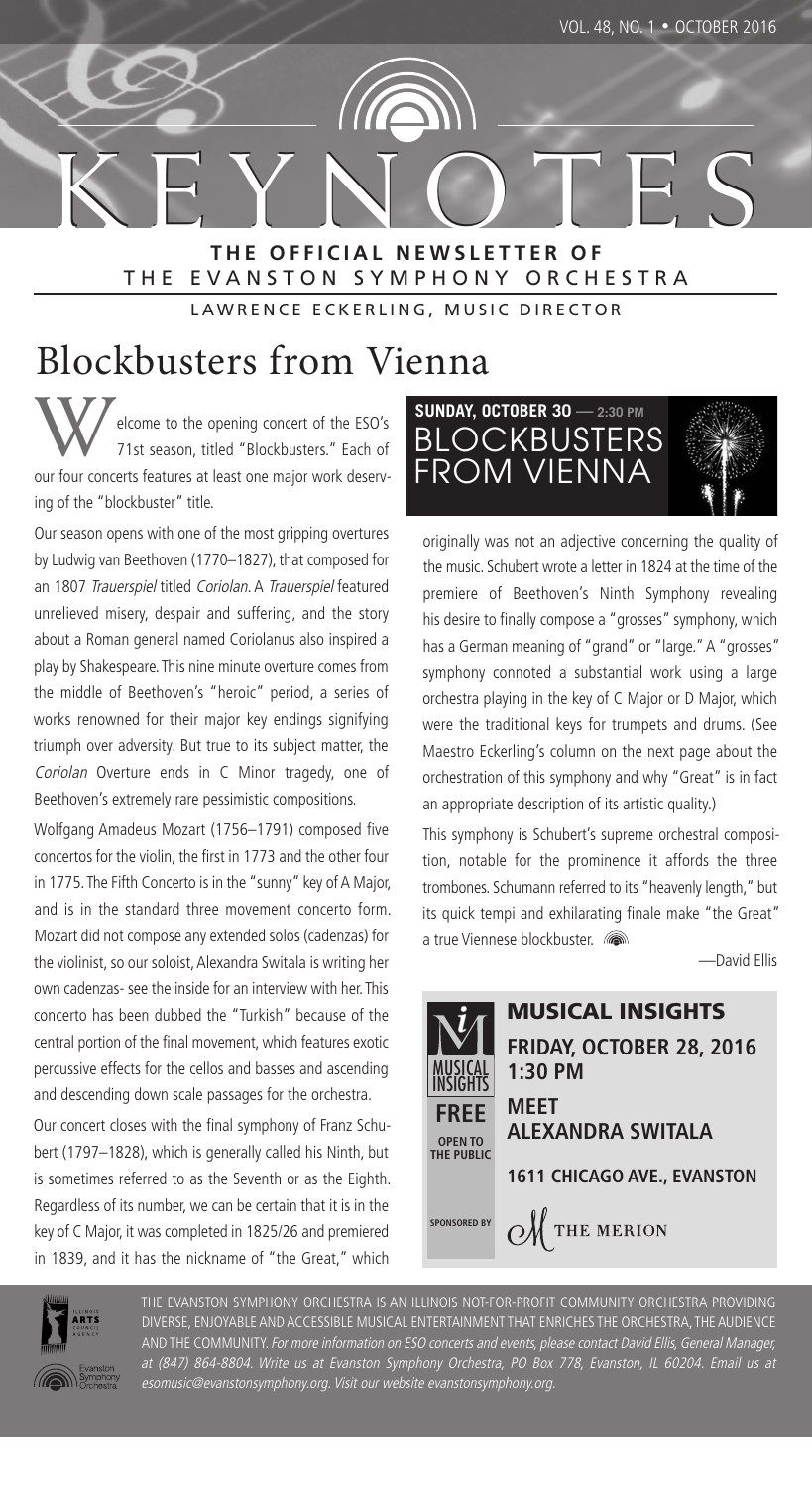### **BEHIND THE SCENES**



Franz Schubert was born in 1797 and died in 1828, only 31 years of age. He wrote an amazing number of compositions, with the official catalog topping out at 965. He wrote vastly more music than most composers who lived to be more than twice his age. His

works include symphonies, choral works, songs for all vocal types, chamber music for various instruments including string quartets and quintets and 21 piano sonatas. The list goes on and on…

One of the most striking characteristics of his music is the "ease" in which unlimited tunes flow out of his brain (and heart). Another is the depth that was reached in SO much of his music. Several works spring immediately to mind: Erlkönig (voice and piano) from 1815, the "Trout" Quintet of 1819 and the 5th Symphony of 1816. These already demonstrate a maturity far beyond his years. (And he would have been between 18 and 22 years old for these pieces). Another very important characteristic is how masterfully and seamlessly he changes from one key to another, known as modulation.

When you look at Schubert's symphonic development, and specifically his 5th Symphony (1816), 6th Symphony (1817), 8th "Unfinished" (1822) and the 9th Symphony (the "Great") (1825), you see a different picture. Maturity and profundity came later to him in the symphonic form than in the other mediums. I believe one major reason for this was the use of trumpets, horns and timpani. During Schubert's lifetime, those instruments were not as advanced as they

are today, and writing music in different keys often required different instruments for different keys! And changing keys at will was not possible. In my opinion, this reduced range of possible modulations between keys stifled him as a composer of symphonies.

The fifth symphony does seem relatively mature (it was written before the "Trout"), and I believe that is because he did not use trumpets or timpani, which thus made Schubert feel more compositionally free. The 6th symphony, delightful as it is, doesn't seem to have the "weight" of the symphonies around it. The 8th, or "Unfinished," consists of only two movements, neither of which is fast. There certainly is depth here, plus the inclusion of trombones, but there is no scherzo or allegro movement to round out this "symphony."

Which brings us to the 9th Symphony, which will conclude our upcoming concert. This is a Schubert work like no other. It was written in 1825 (in the same chronological area as the major song cycle Winterreise (1827), and from 1828 the Piano Trio in B Flat, the String Quintet in C Major and the Piano Sonata in B Flat) and is among among the most profound and mature music Schubert ever composed. While these other works are the pinnacle of a life-long maturation in composition, it seems in the 9th Symphony that Schubert has for the first time really "put it all together" in terms of scale, beauty, the ability to change keys at will (a huge part of his signature style), and to be both grandiose and intimate at the same time. This symphony is rightly called "The Great" for those reasons. I'm sure that when you hear this symphony, it will move you like no other symphony by this great composer.

> —Lawrence Eckerling Music Director, Evanston Symphony Orchestra

### **A Perfect Way to Start the Holidays for the Whole Family: Celebrate with Music and Santa on December 4 at ETHS**

The Evanston Symphony Orchestra's holiday concert again will delight audiences of all ages. Come for a magical afternoon of festive classical music, singing, and dance December 4, 3 p.m. at ETHS. And this concert is all about our community. We welcome singers and dancers from all over Evanston to come together to celebrate the season. Nowhere else in Evanston can you celebrate the holidays with over 300 performers on stage who truly represent our community.

Our music includes both traditional and contemporary favorites. The Evanston Children's Choir will sing an old carol from medieval times; Evanston Dance Ensemble



*Evanston Symphony Gospel Choir with the Evanston Children's Choir*

will dance to Tchaikovsky's famous Nutcracker Suite; North Shore Choral Society will sing beautiful holiday music from John Rutter and John Williams, composed in the 20th century, and we will finish with Gospel Music, and a wonderful Gospel Choir, singing Hallelujah, from Quincy Jones A Soulful Messiah. This music is taken from Handel's Messiah (composed in 1741) but now updated to be an inspiring Gospel song. You will be on your feet and joining in—we promise!

Reverend Kenneth Cherry will be preparing the Evanston Symphony Gospel Choir and he will be leading them in more gospel music during the afternoon. At the end of the afternoon, join in with our carol sing-along and welcome a very special visitor from the North Pole.

Tickets are available on our website: www.evanstonsymphony.org, or simply use the ticket order form on the flap facing this page and mail it to P.O. Box 778 Evanston, IL 60204, or call (847) 864-8804.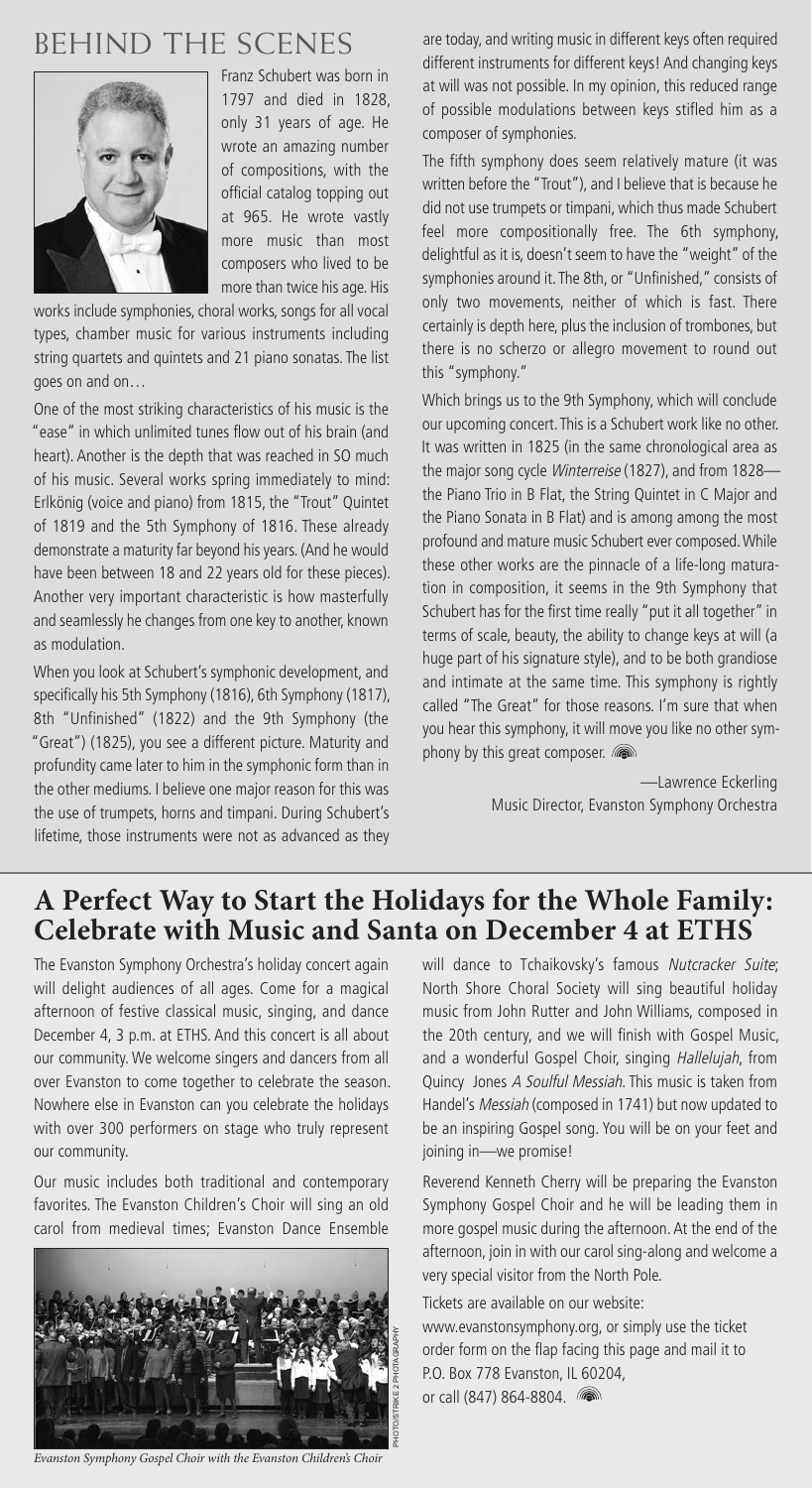### **Meet Alexandra Switala**



When Alexandra Switala was four, her mother took her to a concert where children were playing different instruments. Allie pointed to a violin and said "I want to play THAT one!" And so it was!

Allie was born and raised near Dallas in a family that she

describes as "musical in a way, but not directly related to classical." Her mother, the daughter of Mexican immigrant parents who spoke only Spanish, had played violin in high school and wanted her children to have music as part of their education. (Allie's older brother is a violist and they enjoy playing together.) As for her father, who grew up in a Polish-American family in Minnesota, he says he "plays the radio," but Allie told us that he is a whistler with "welltrained ears" and can whistle classical and other pieces of music at exact pitch.

Allie's four-year-old enthusiasm never waned. From Suzuki classes to a teacher who was a Texas fiddler, Allie kept progressing on the violin. As a Suzuki student, she performed in Nagaoka, Japan, as part of the Fort Worth Sister Cities program and later made her professional debut with the Fort Worth Symphony at age 13. In 2010, she and her mother moved to Evanston for two years so that Allie could study with renowned violinists Dr. Roland and Almita Vamos at the Music Institute of Chicago. Allie fell in love with Evanston, a place where, she says, "you can have a city feeling without being overwhelmed, and the sense of community is unique." She even likes the snow, a novelty for a girl from Dallas!

There was no particular moment when Allie decided to make the violin her career; she said simply that the violin "was always there." It was her "best friend" when she was growing up and then "transformed into something else." She can't imagine life without it.

From her early lessons Allie was taught by people who had gradated from the Curtis Institute of Music in Philadelphia and she herself had attended the summer program there at 13. Although she applied to several music schools after finishing high school, Curtis was her first choice and she was delighted to be accepted, eventually studying with Pamela Frank. She graduated this past May and calls Curtis the "ultimate experience" for a music student.

Allie found Philadelphia charming. "I loved living there, loved its quirkiness. Everything is cozy and close by. It's homey and historic with a quirky, grungy side. The people are full of fire, but are so kind." She misses walking through the neighborhoods, with their colonial-era streets barely wider than a living room. She also calls Philadelphia "a real foodie place. You can find everything if you know where to look!" She says that the profusion of outdoor cafes have revived the city and that there's a real artist vibe that makes her want to sit in a coffee shop for hours.

An exciting part of Allie's studies has been master classes with prominent violinists, including, Midori, Joel Smirnoff, Susan Kim, Miriam Fried and Pinkas Zukerman (who, she says, is really funny!). She also was one of 40 students fortunate enough to spend seven weeks at Itzhak Perlman's Music Program on Shelter Island. On Friday and Saturday evenings throughout the summer, there is a concert featuring a student performance, and Perlman himself often conducts. Allie described this experience as magical and beautiful.

Allie's routine for staying in shape for her instrument includes eight hours of sleep and lots of water. She likes yoga, but is not a big exercise buff. "In fact," she said, "if you see me running, you should probably be running too!"

When not performing, Allie loves to read, but needs the feel of a real book in her hands, and has lately been leaning toward the Russian classics. She loves Korean food because of the spiciness and is trying to learn to cook, but says she's been less successful at that. She's also studying the baroque violin and loves getting together with other musicians with a bottle wine and her instrument because "there's something so fresh about being in a big group and playing music together!"

Alexandra Switala has performed with many national orchestras and several area orchestras, including Northbrook and Skokie Valley, but this is her first appearance with the Evanston Symphony. We are delighted to welcome this talented rising young violinist to our stage!

—Kelly Brest van Kempen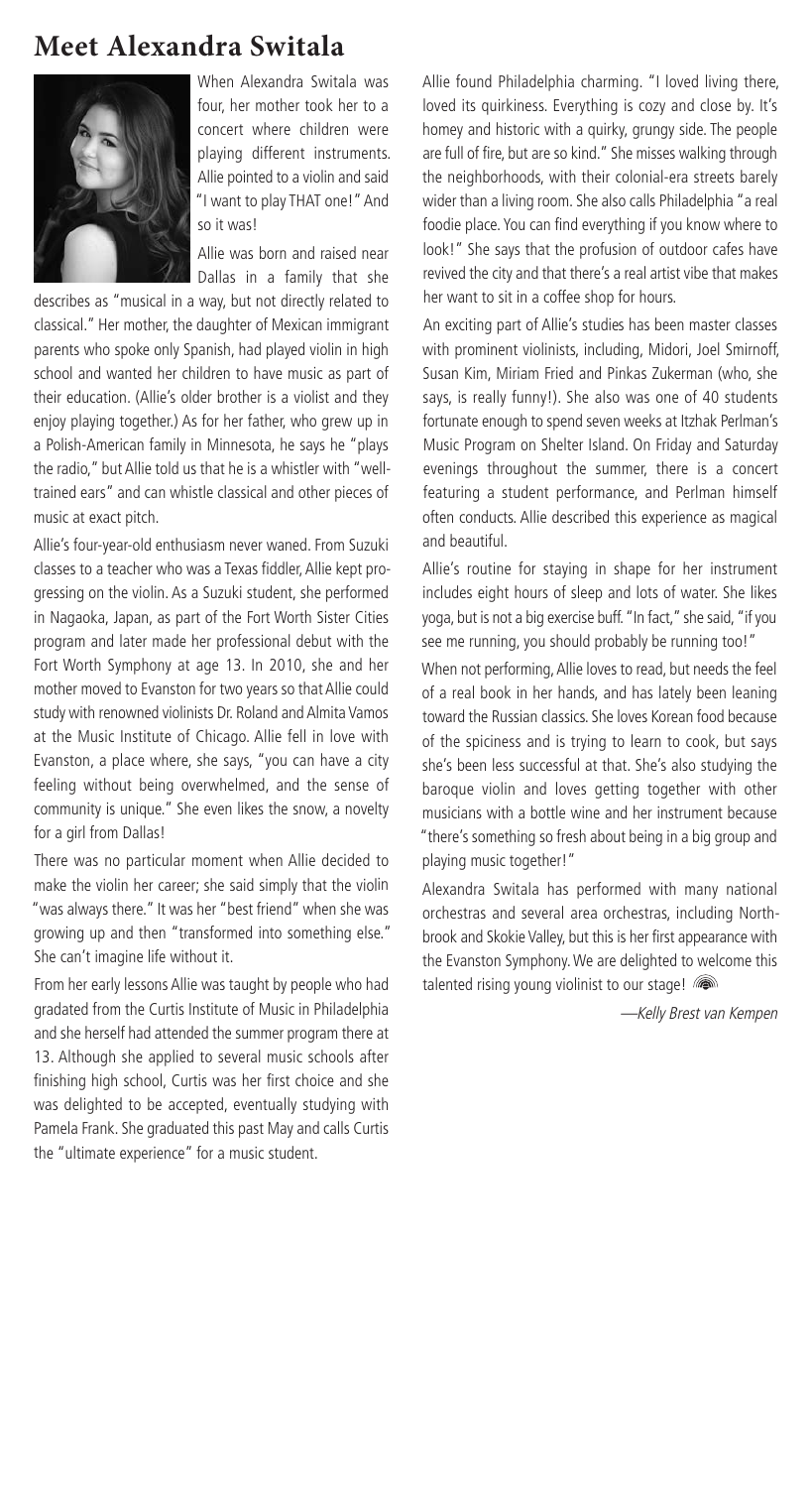## *The Evanston Symphony Orchestra*

*presents*



# EVANSTON SYMPHONY **HOLIDAY CONCERT**

LAWRENCE ECKERLING, MUSIC DIRECTOR

#### **SUNDAY, DECEMBER 4, 2016 3:00 PM**

**EVANSTON TOWNSHIP HIGH SCHOOL AUDITORIUM** 

> **Featuring… North Shore Choral Society**

**Evanston Dance Ensemble**

**The Evanston Symphony Holiday Gospel Choir Evanston Children's Choir**

**Reserve your tickets** *now***!**

**TICKETS:**

**SINGLE TICKETS: Adults \$25 Children** (under 18 years old) **\$10**

**Preferred Seating Area\* Adults \$40 Children** (under 18 years old) **\$15** 

**FAMILY PACKAGE: Save \$10 2 adults and 3 children only \$70**

**Preferred Seating Area\* 2 adults and 3 children only \$100 Preferred seating tickets only available for advance sale**

**Our thanks to the following for their generous support of the Evanston Symphony Orchestra:**

**Citigold Little Beans Café Northwestern University**